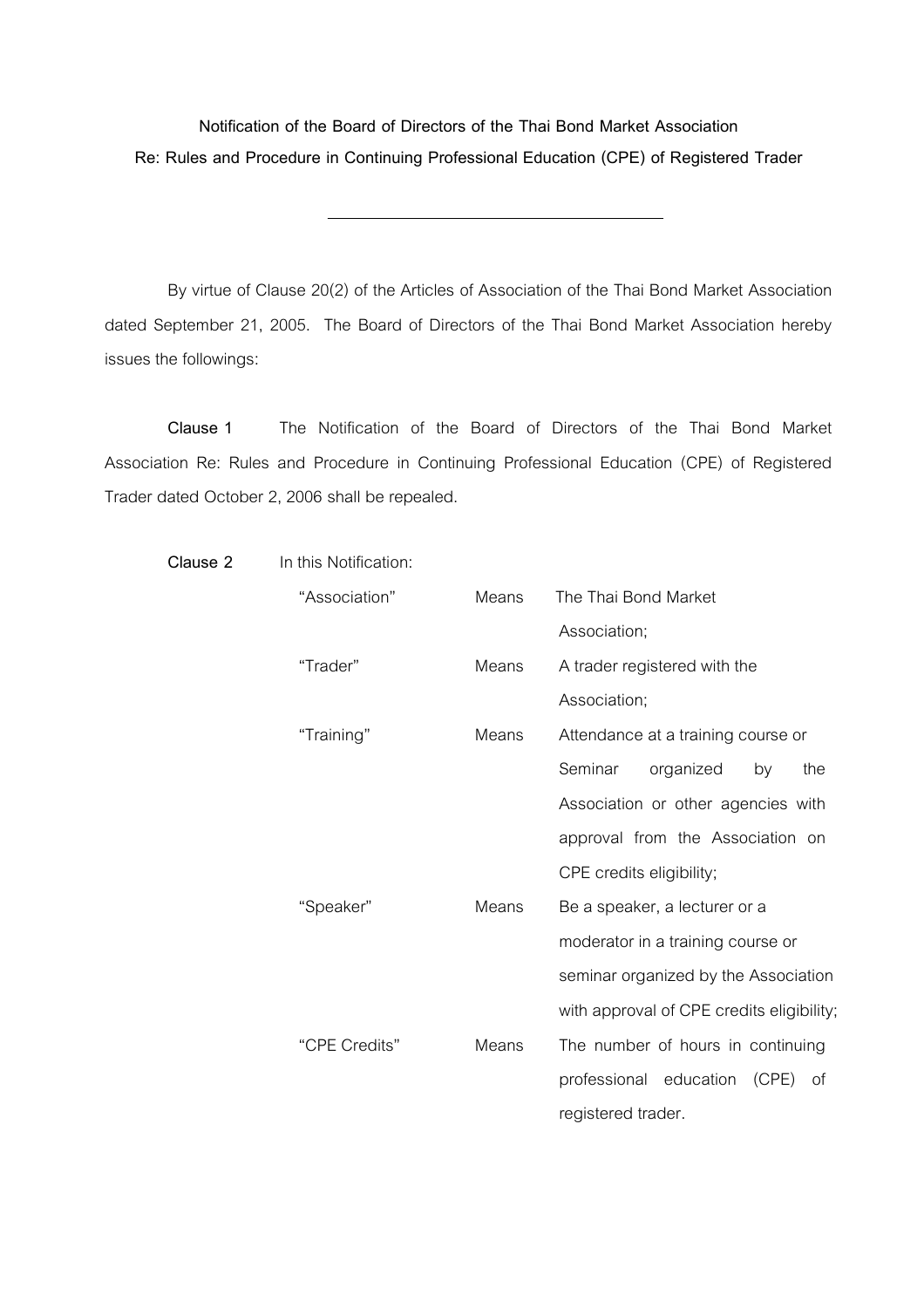**Clause 3** Registered trader who has undertaken relevant training courses and seminars in continuing professional education of registered trader as stipulated by the Association shall be maintained a status of registered trader by the following criteria:

 (1) Earning at least 15 CPE credits for the current period in which the status of registered trader shall be extended for another two calendar years

 (2) CPE credits in accordance with (1) shall consist of at least 3 hours training courses related to rules, regulation, ethics, code of conduct and related laws and at least 12 hours training courses related to fixed income knowledge with approval from the Association on CPE credits eligibility.

 The Association is authorized to determine the condition and the number of CPE credits that could be earned. The Managing Director shall consider based on relevancy of the courses.

## **Clause 4** Criteria on earning CPE credits

## **Training**

 Registered Trader shall attend the full times in each course. The CPE credits shall not be able to divide in ratio.

 The CPE credits that could be earned in each course shall be stipulated by the Association.

## **Speaker**

 For being a speaker, registered trader shall be able to earn CPE credits up to 6 hours. The Association shall determine a type and the number of credits based on the contents of lecture

 In case of being a speaker in the same topic, the CPE credits shall not be counted.

 **Clause 5** Registered trader shall submit the relevant documents on CPE credits earned prior to the expiry date of registration according to the form stipulated by the Association.

**Clause 6** This notification shall come into effect as from March 13, 2012.